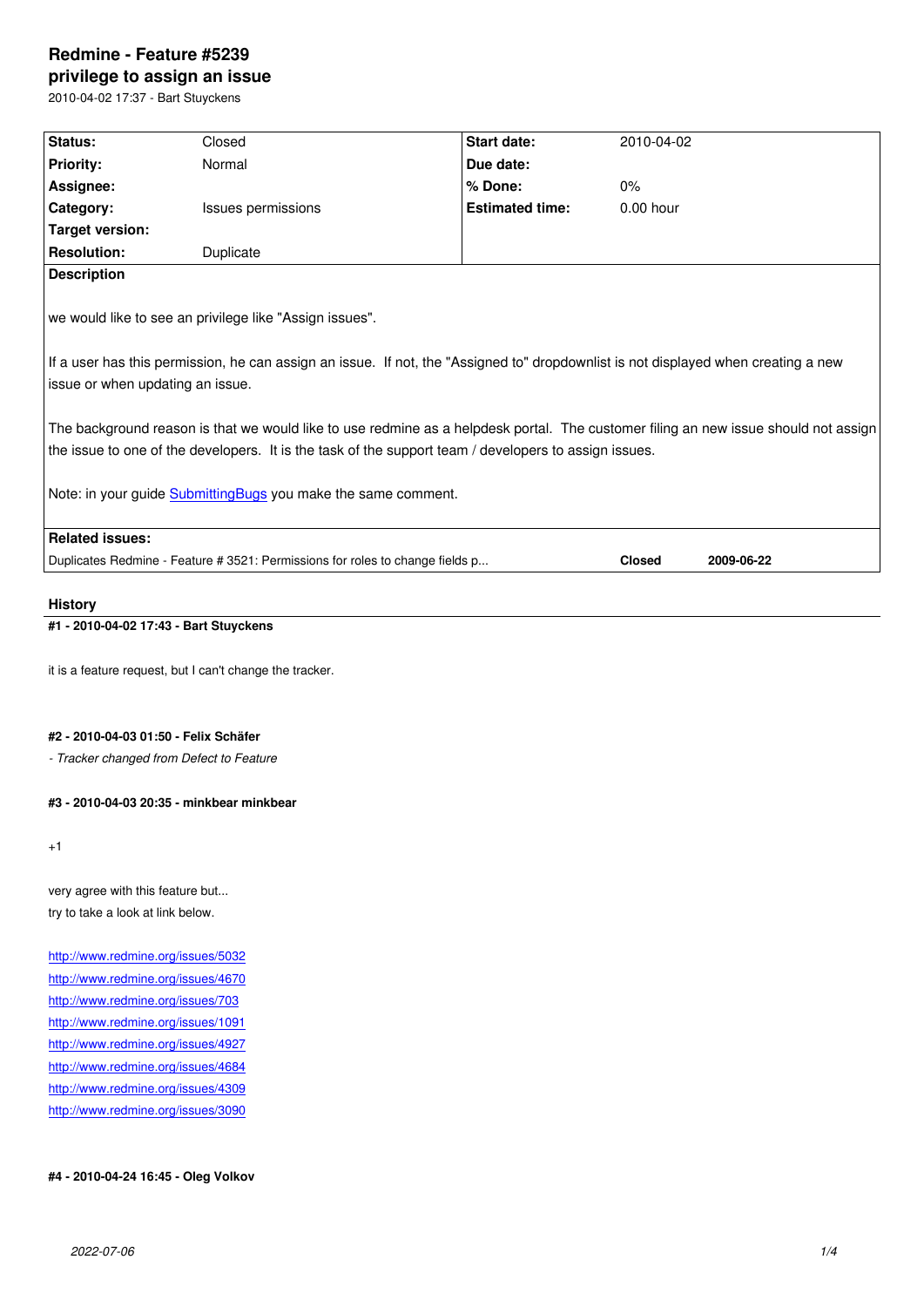Maybe to hide the field "assigned to" for not member?

#### **#5 - 2010-04-26 10:35 - Bart Stuyckens**

thanks for the reply.

in our case that would not help since we only work with non-public projects.

The setup is as follows:

- we have small number of customers for our product
- each customer has a highlevel of customization. that's why we don't disclose everything to all customers.
- for each customer we have a <customer>-support project
- the customer has a login for the customer support prject

# **#6 - 2010-04-26 15:11 - Oleg Volkov**

See #337 (for all-support project).

#### **#7 - 2010-05-02 21:42 - Oleg Volkov**

See #2653

#### **#8 - 2010-05-03 12:17 - Bart Stuyckens**

that's interesting.

If I understand correctly, a user will only be able to see the issues he created.

I suppose that file, documentation, forum tabs are still shared between all members of a project ?

This is not solving the problem, but a very useful feature.

To apply a patch, I guess I have to checkout the source ? Where can I find documentation to do this ?

#### **#9 - 2010-05-03 13:54 - Oleg Volkov**

Bart Stuyckens wrote:

*that's interesting.*

*If I understand correctly, a user will only be able to see the issues he created.*

User with "Add issue" view only own issue (created, assigned, watchers).

*I suppose that file, documentation, forum tabs are still shared between all members of a project ?*

Yes, see roles.

 $\overline{1}$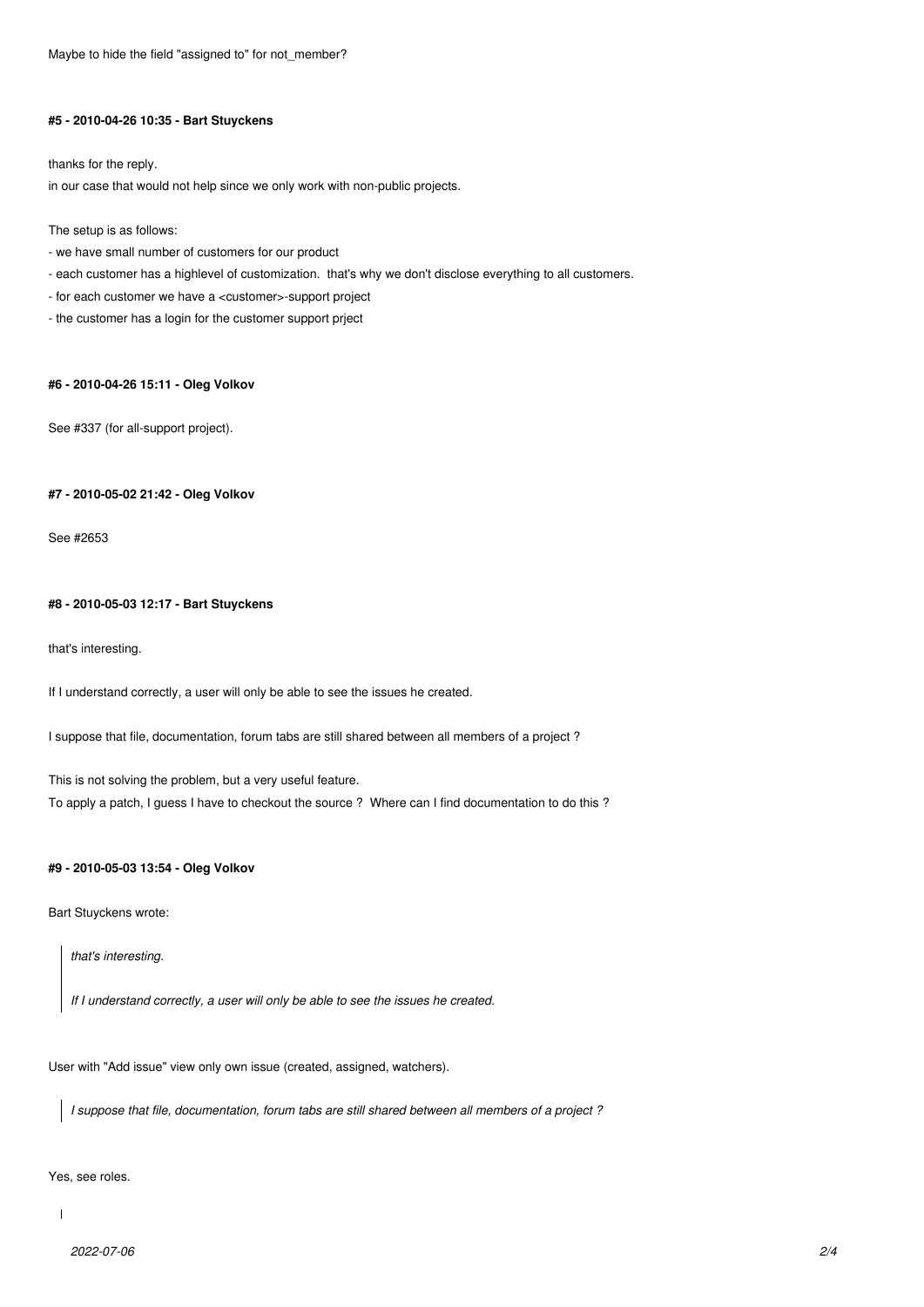*This is not solving the problem, but a very useful feature.*

Simple patch, hide assined\_to from form (for non\_member users):

diff -ur redmine-0.9.3/app/views/issues/\_attributes.rhtml redmine\_backup2/app/views/issues/\_attributes.rhtml --- redmine-0.9.3/app/views/issues/\_attributes.rhtml 2010-02-28 13:28:06.000000000 +0300 +++ redmine\_backup2/app/views/issues/\_attributes.rhtml 2010-04-24 18:41:56.170843570 +0400 @@ -8,7 +8,9 @@ <% end %> <p><%= f.select :priority\_id, (@priorities.collect {|p| [p.name, p.id]}), :required => true %></p> +<% if !@issue.new\_statuses\_allowed\_to(User.current).empty? %> <p><%= f.select :assigned\_to\_id, (@issue.assignable\_users.collect {|m| [m.name, m.id]}), :include\_blank => true %></p> +<% end %> <% unless @project.issue\_categories.empty? %> <p><%= f.select :category\_id, (@project.issue\_categories.collect {|c| [c.name, c.id]}), :include\_blank => true %> <%= prompt\_to\_remote(image\_tag('add.png', :style => 'vertical-align: middle;'), @@ -30,6 +32,7 @@ <% end %> </div> +<% if !@issue.new\_statuses\_allowed\_to(User.current).empty? %> <div class="splitcontentright"> <p><%= f.text\_field :start\_date, :size => 10 %><%= calendar\_for('issue\_start\_date') %></p> <p><%= f.text\_field :due\_date, :size => 10 %><%= calendar\_for('issue\_due\_date') %></p> @@ -38,6 +41,7 @@ <p><%= f.select :done\_ratio, ((0..10).to\_a.collect {|r| ["#{r\*10} %", r\*10] }) %></p> <% end %> </div> +<% end %> <div style="clear:both;"> </div> <%= render :partial => 'form\_custom\_fields' %>

*To apply a patch, I guess I have to checkout the source ? Where can I find documentation to do this ?*

cd /path/to/redmine patch -p 1 </patch/to/redmine\_own\_v.1.patch

And restart web server.

### **#10 - 2010-05-04 22:27 - Sergey Belov**

In my opinion we need to develop a system to manage permission to any field in the issue form/edit issue and even for custom created fields. This will be more complex

## **#11 - 2010-05-05 11:38 - Bart Stuyckens**